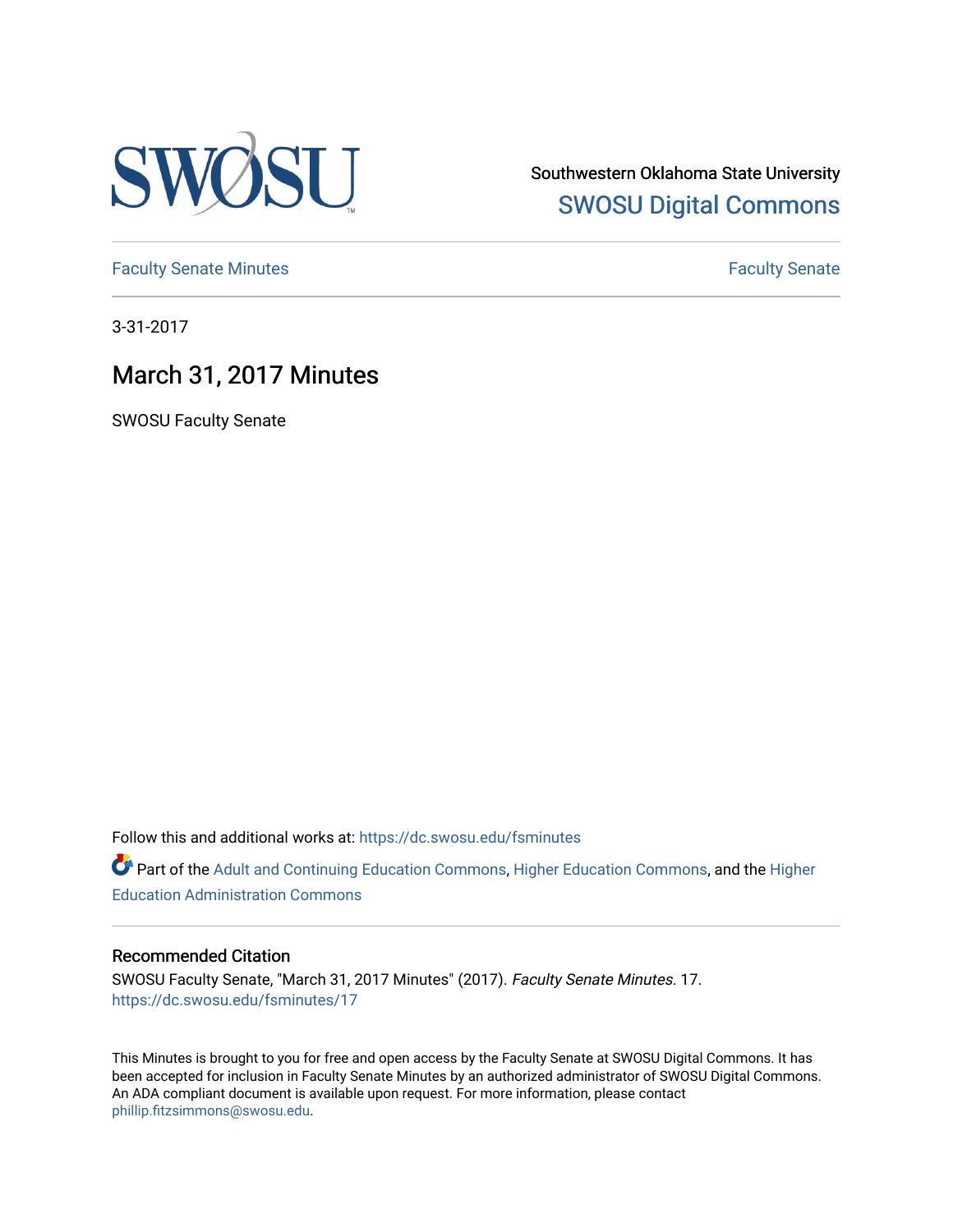# SWOSU Faculty Senate

March 31, 2017 Approved Minutes

- I. **Call to Order:** Faculty Senate President Tom McNamara called the March meeting of the SWOSU Faculty Senate to Order at 2:03 p.m. in HEC 201.
- **II. Establishment of a Quorum:** Brad Fitzgerald for Ric Baugher, Guy Biyogmam, Tammy Blatnick, Krista Brooks, Dayna Coker via ITV, Tommye Davis via ITV, Stacey DiPaolo, Jerry Dunn, Jared Edwards, Robin Griffeath, Ryan Haggard, Rita Hays, LeaAnne Hume, Sunu Kodumthara, Doug Linder, Scott Long, Tom McNamara, Evette Meliza, Bo Pagliasotti, Eric Paul, Cynthia Pena, Linda Pye, Carlos Baldo for Hank Ramsey, Ann Russell, Hardeep Saluja, Lisa Schroeder, Amanda Smith, Karen Sweeney, Wayne Trail, Muatasem Ubeidat, Edna Patatanian for Cheri Walker via ITV, and Anne Pate for Jessica Young.
- **III. Certification of Substitutes:** Edna Patatanian will serve in place of Cheri Walker. Carlos Baldo will attend instead of Hank Ramsey. Anne Pate will take the seat of Jessica Young.
- **IV. Presentation of Visitors: None**
- **V. Approval of Minutes:** February 24<sup>th</sup> minutes were approved by voice vote.

#### **VI. Announcements:**

- A. President Tom McNamara
	- 1. SWOSU has approximately \$350K to absorb any further revenue failures during the current fiscal year.
	- 2. Next fiscal year's budget could include 14.5% cuts to state agencies if revenue measures are not passed. The budget process will likely continue until the end of this legislative session.
	- 3. There is a House bill that would allow faculty hired after 2018 to opt out of OTRS in favor of a 401K.
	- 4. Faculty are reminded to be conscientious about roster verification. These have an impact on students' financial aid.
	- 5. Faculty are encouraged to take attendance in their courses. This allows for accuracy concerning the last date attended in the cases where students fail or withdraw from a course. These dates can also affect financial aid.
	- 6. Student Affairs is implementing a "Campus Engagement Plan." This will track which student attend various mandated events like alcohol training and create a co-curricular transcript.
	- 7. Classes have started in the new English Language Center. As of now, it is mostly spouses of SWOSU students who are enrolled.
	- 8. NSO Sessions have begun. In this first round, remedial students will have their schedules front-loaded with the appropriate remedial course.
	- 9. Remedial students who want to participate in My Foundations Lab will to need bear the cost. Last year over 200 students signed up for this, with SWOSU funding them. Only 42 participated. Those who were involved had significantly higher success rates.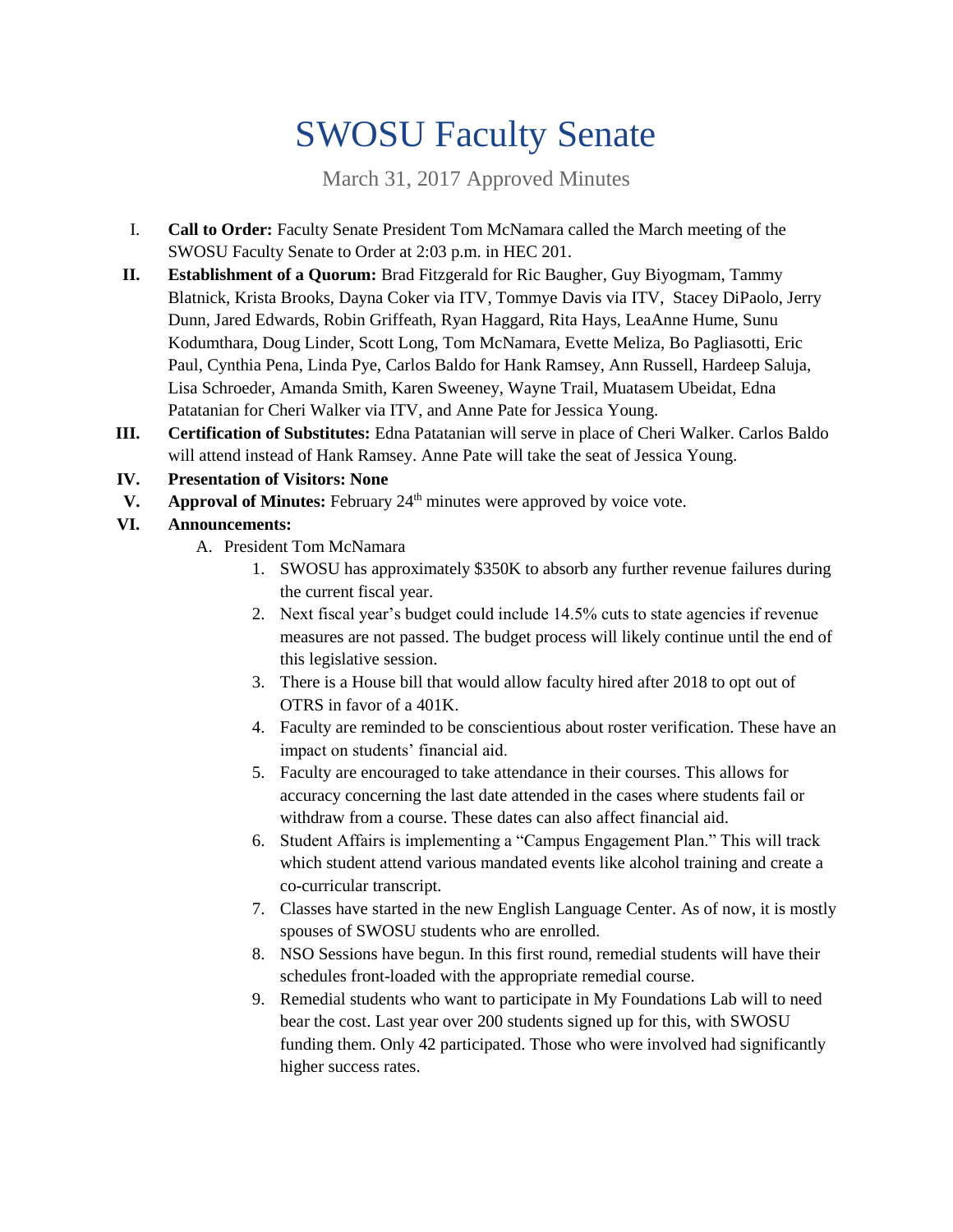- 10. Refer struggling students to Wendy Yoder for Academic Coaching/College Success.
- 11. SWOSU has more faculty retiring than last year. The Faculty Retirement Reception will be held Tuesday, April 18th, from 2-4 pm in the Bulldog Beanery.
- 12. Commencement will be held Saturday, May 6th. The goal is to hold the ceremony to two hours.
- B. Secretary/Treasurer Karen Sweeney
	- 1. Roll Sheet—please sign
	- 2. Treasurer's Report
		- a) Banc First Account
			- (1) February Balance: \$1,621.18
			- (2) Current Balance: \$1,621.18
		- b) University Account
			- (1) February Balance: \$105.01
			- (2) Current Balance: \$105.01
- C. President-Elect Jerry Dunn: None
- D. Past President Jared Edwards: None
- E. Student Government Representative: None

#### **VII. Reports from Standing and Ad Hoc Committees:**

See Appendix A for a report from the nominating committee.

#### **VIII. Unfinished Business:**

**IX. New Business:**

**Commencement:** Please see Appendix B for points from Dr. James South concerning the question of hosting the ceremony in the PCEC.

**Faculty Senate Motion 2017-03-01:** Be it resolved that the SWOSU Faculty Senate endorses moving the commencement ceremony into the Pioneer Cellular Event Center.

Motion passed by voice vote with opposition.

**Standing Committee Openings**: Please see the attached report concerning openings on the University standing committees. Encourage faculty in you departments to apply for membership. In the past, the nominating committee has made a serious effort to ensure that new faculty get the opportunity to serve. **New Senators:** According to the my records, the following senators have terms that are expiring: Dr. Lisa

Schroeder, Dr. Douglas Linder, Dr. Wayne Trail, Dr. Cynthia Pena, Dr. Scott Long, Dr. Ann Russell, Mr. Bo Pagliasotti, Mr. Ryan Haggard, Dr. Karen Sweeney, and Ms. Tommye Davis.

Please forward the name of your department's new senator to Dr. Tom McNamara. Include the method used by the department to determine the new senator.

#### **X. Adjournment: 2:32 p.m.**

#### XI. **Next Meeting Friday, April 21st at 2:00 pm**

Respectfully submitted,

Tom McNamara, Faculty Senate President

Karen Sweeney, Faculty Senate Secretary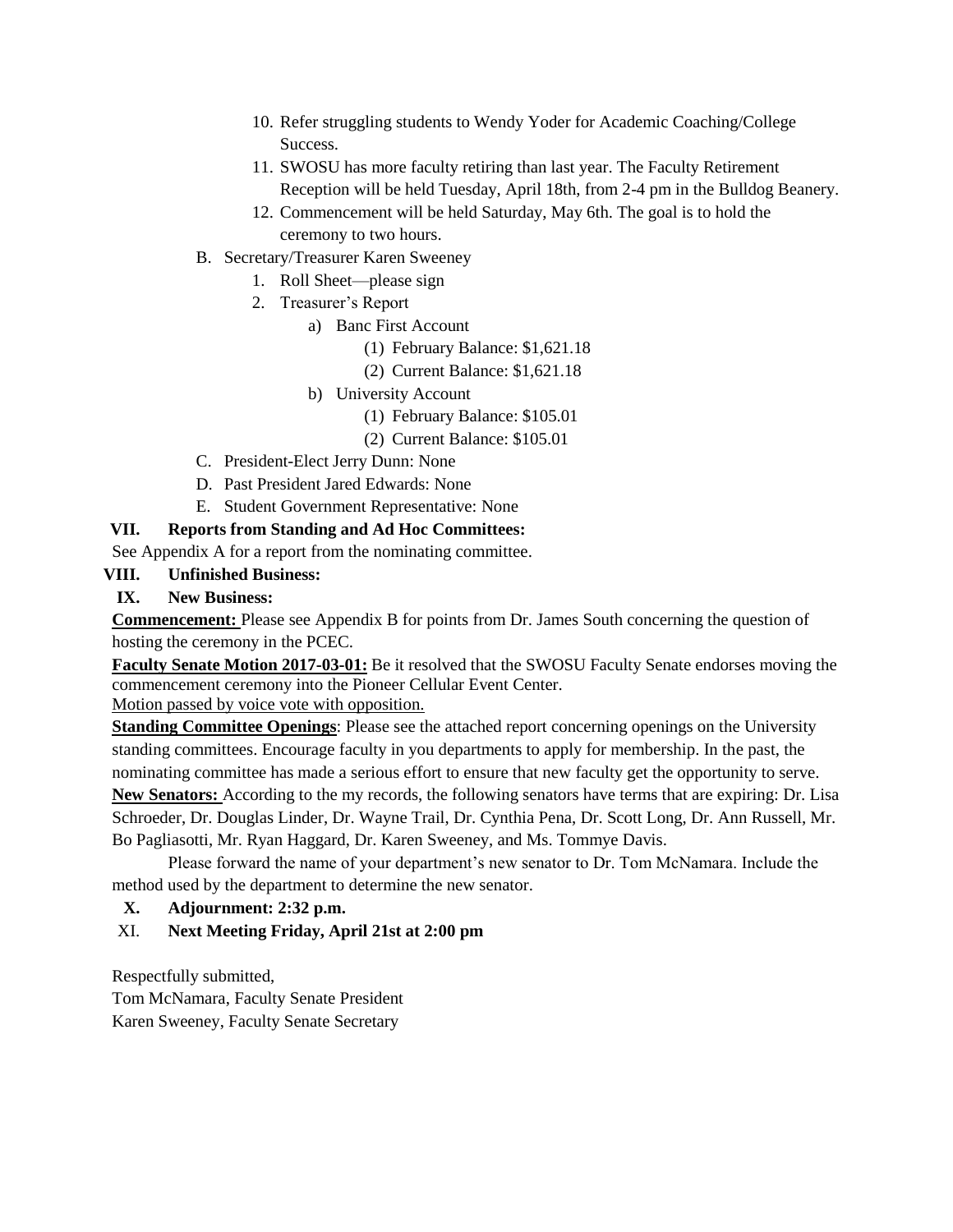## Appendix A

#### **SWOSU Faculty Senate Nominating Committee Report March, 2017**

There are twenty-six (26) committee positions elected from the Faculty Senate that are open for the 2017-2018 academic year, offering 26 opportunities for faculty to serve the University. These openings are as follows:

**Academic Appeals Committee** -- Reviews the procedural fairness of an instructor's grading policy upon the filing of a written student academic appeal. The committee also reviews student requests to change a grade to a withdrawal (W) or grade change requests in the event that the instructor of record is no longer employed by the university.

Five (5) open

**Academic Suspension Appeals Council** -- Develops policies governing student advisement within the framework of Regents' retention regulations, and serves as an appellate committee on student academic status. The council meets before classes start each semester (fall, spring, and summer) and other meetings are scheduled as needed.

Three (3) open

**Appellate Committee on Dismissal of Tenured Faculty and Grievance Committee** -- Hears appeals of dismissed tenured faculty members when hearings are requested, and hears grievances when filed.

Three (3) open – Must be tenured

**Benefits Committee** -- Promotes programs that will contribute to the health and wellness of all University employees and their families; studies and reviews all employee benefit programs at Southwestern Oklahoma State University and makes this information available to SWOSU community; gathers faculty and staff input on all University benefit programs; and reviews annually University-sponsored benefits, and the RUSO benefit programs, and make recommendations through proper channels regarding such benefits.

College Specific One (1) open – College of Associate and Applied Programs

Bernhardt Award Selection Committee -- Selects an outstanding faculty member to recognize.

College Specific Three (3) open

College of Arts and Sciences (one open) College of Pharmacy – (one open) College of Associate and Applied Programs (one open) College of Professional and Graduate Studies – Trish Wald

**Campus Environmental Committee** -- Promotes environmental awareness, resource conservation, and recycling of certain materials.

One (1) open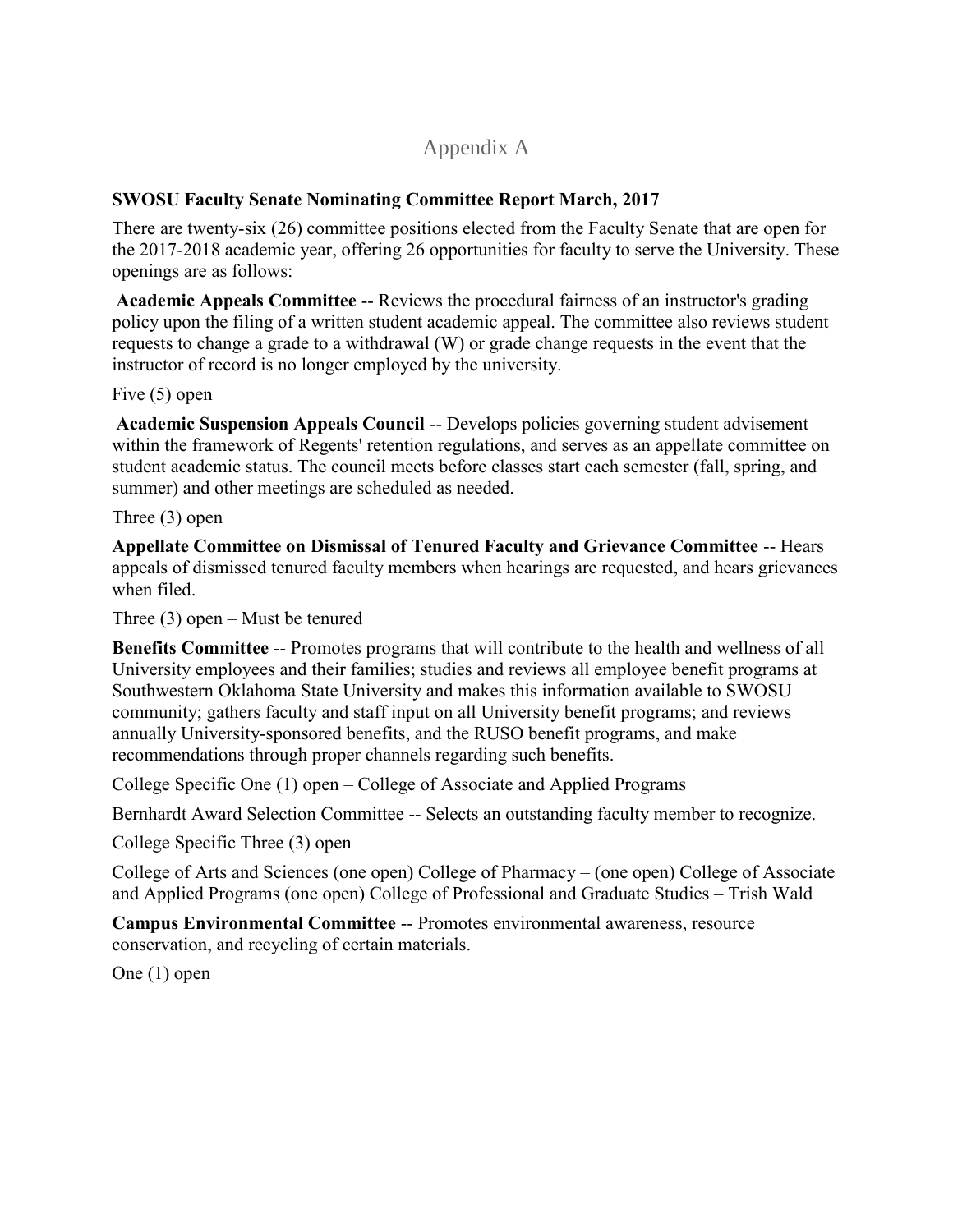**Excellence in Teaching and Learning Committee** - Supports the CETL mission in their commitment to student learning and quality education by engaging faculty in reflective practices promoting innovations in teaching and learning in traditional and online formats. ETLC collaborates with faculty to foster a dialogue about teaching strategies, methods, and policy recommendations which promote student learning and academic quality. ETLC will meet regularly either in person, virtually, or both.

College Specific Four (4) open

College of Arts and Sciences (one open) College of Professional and Graduate Studies (one open) Library (one open) College of Associate and Applied Programs (one open)

**Faculty Development Committee** -- Encourages excellence in teaching and scholarly activities. This committee will offer programs to enable the faculty to improve personal and professional qualities as educators. Program content will encompass: teaching, research, and new faculty orientation. College Specific Three (3) open

College of Arts and Sciences (one open) College of Professional and Graduate Studies (one open) Library (one open)

**Financial Assistance Advisory and Appeals Committee** -- Acts as an advisory committee to the student financial assistance officer, hears appeals, and recommends disposition of student grievances related to financial assistance awards.

One (1) open

**Intellectual Property Committee** -- Disseminates information to the faculty regarding laws and policies regarding copyrights and the use of intellectual property. The Committee monitors general University compliance.

Two (2) open

Respectfully submitted on this day, 31 March 2017

Scott F. Long, Chair Faculty Senate Nominating Committee